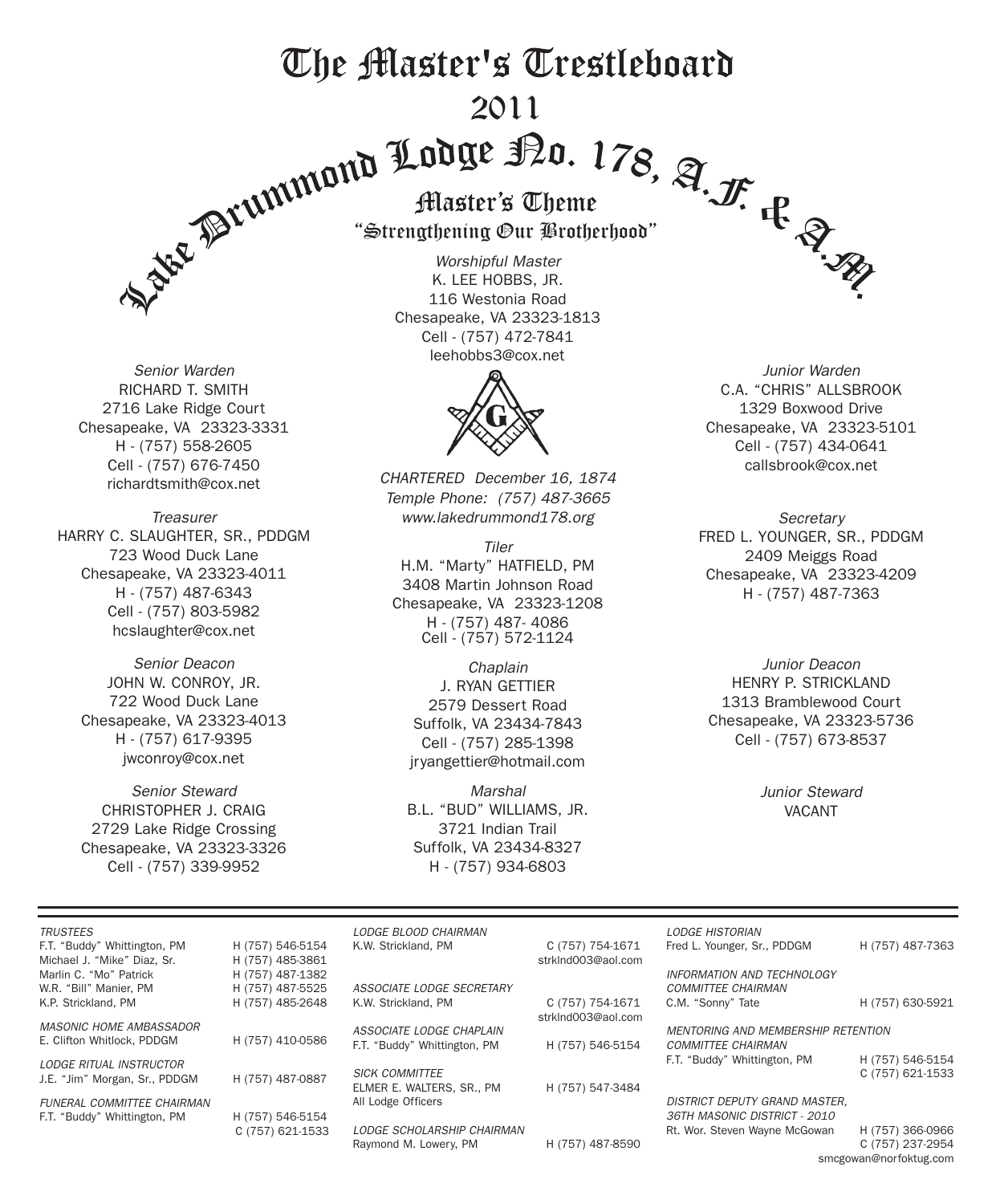Brethren.

Let me say what an honor it is to serve as your Worshipful Master for the year. With your support and trust, I know we will have a wonderful year and accomplish many great things. We have many amazing things happening in Lake Drummond Lodge in the near future and I look forward to sitting in lodge with each and every one of the brethren. I am pleased to announce the Grand Master of Masons in Virginia has declared the first day of each month will be designated as Masonic recognition day. He is encouraging every brother to wear their Masonic paraphernalia proudly. The Grand Master will make his official visit to the 36<sup>th</sup> district on March 1, 2011 at South Norfolk Lodge. The District Deputy Grand Master will make his official visit to Lake Drummond at our March stated communication.

It is of the upmost importance to keep the presence of Lake Drummond Lodge strong in the community and to let everyone know that we are Freemasons and that we are proud. It is with your help, we will keep the legacy of Lake Drummond Lodge firmly planted in the hearts of all its members. And with your support, Lake Drummond will help Strengthen Our **Brotherhood.** 

Fraternally Your

Kenneth Lee Hobbs Jr.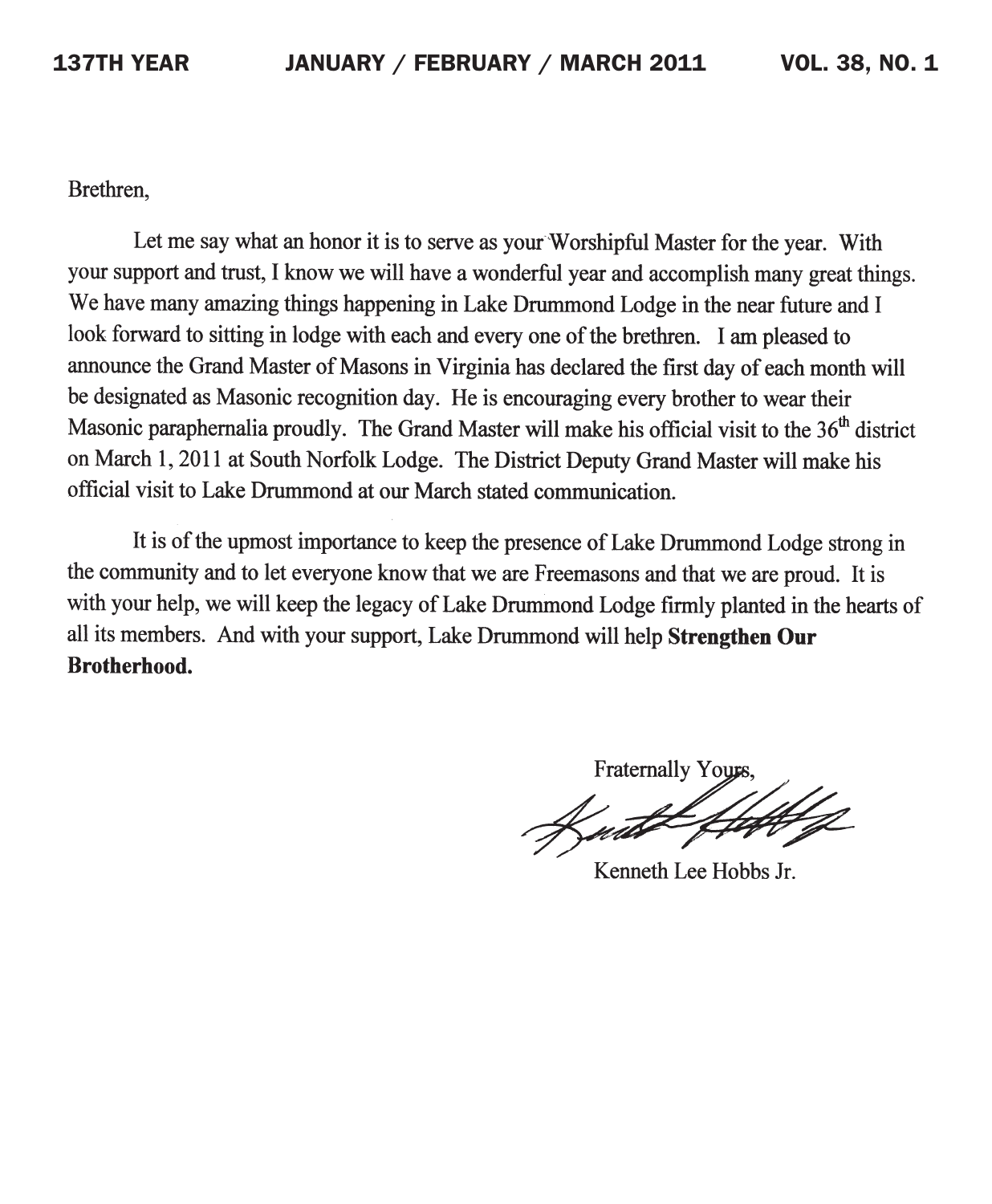#### ANNUAL MEMBERSHIP DUES - \$100.00 PER YEAR, EFFECTIVE JAN. 1, 2004

2011 Dues Reminder Envelopes were mailed to the membership with the Oct./Nov./Dec. 2010 Bulletin. The Secretary reports there are 12 members owing 2010 dues as of this date.

#### GRAND LODGE'S LIFE MEMBERSHIP IN PERPETUITY PLAN FOR MEMBERS

Life Memberships can be paid in full or by an installment schedule of your own choosing. More details can be obtained from the Lodge Secretary. Effective January 1, 2004, \$100.00 x 16 years = \$1,600.00 with current year's dues paid. We have 101 LMIP members. We now have 3 members who are making installment payments for their life membership.

#### IN MEMORIAM

Brother John Raymond Dowell, Jr. Raised - November 3, 1979 Died - September 23, 2010

Brother M.S. "Chip" Block, 67 MV Raised - September 30, 1943 Died - August 17, 2010

#### Brother William Earl Jefferson

Raised - March 29, 1966 Died - November 6, 2010

#### Brother William Fay Jolly

Raised - July 2, 1964 Died - November 23, 2010

*Note: The Lodge makes a memorial contribution to the Building Fund in memory of every deceased member.*

### GRAND LODGE CERTIFICATE OF PROFICIENCY

Brother Henry Patton Strickland Certificate issued by the Grand Master on the 18th day of November, 2010 attesting to Brother Strickland's proficiency in all three catechisms. Congratulations are in order for this accomplishment.

### contributions to the lodge building fund

Brothers C.M. "Sonny" Tate, J.W. Hyman, Sr., C.A. "Chris" Allsbrook

### MEMORIAL DONATIONS to the Lodge BUILDING fund

In memory of Worshipful Robert James "Bob" Litterst, Given by: 1. Right Worshipful and Mrs. James E. Morgan, Sr. 2. Mrs. Peggy Cartwright Owens

# DONATIONS to the Lodge GENERAL OPERATING fund

Brothers Roy P. Nelson, Kyle L. Billips, Blake T. Roberson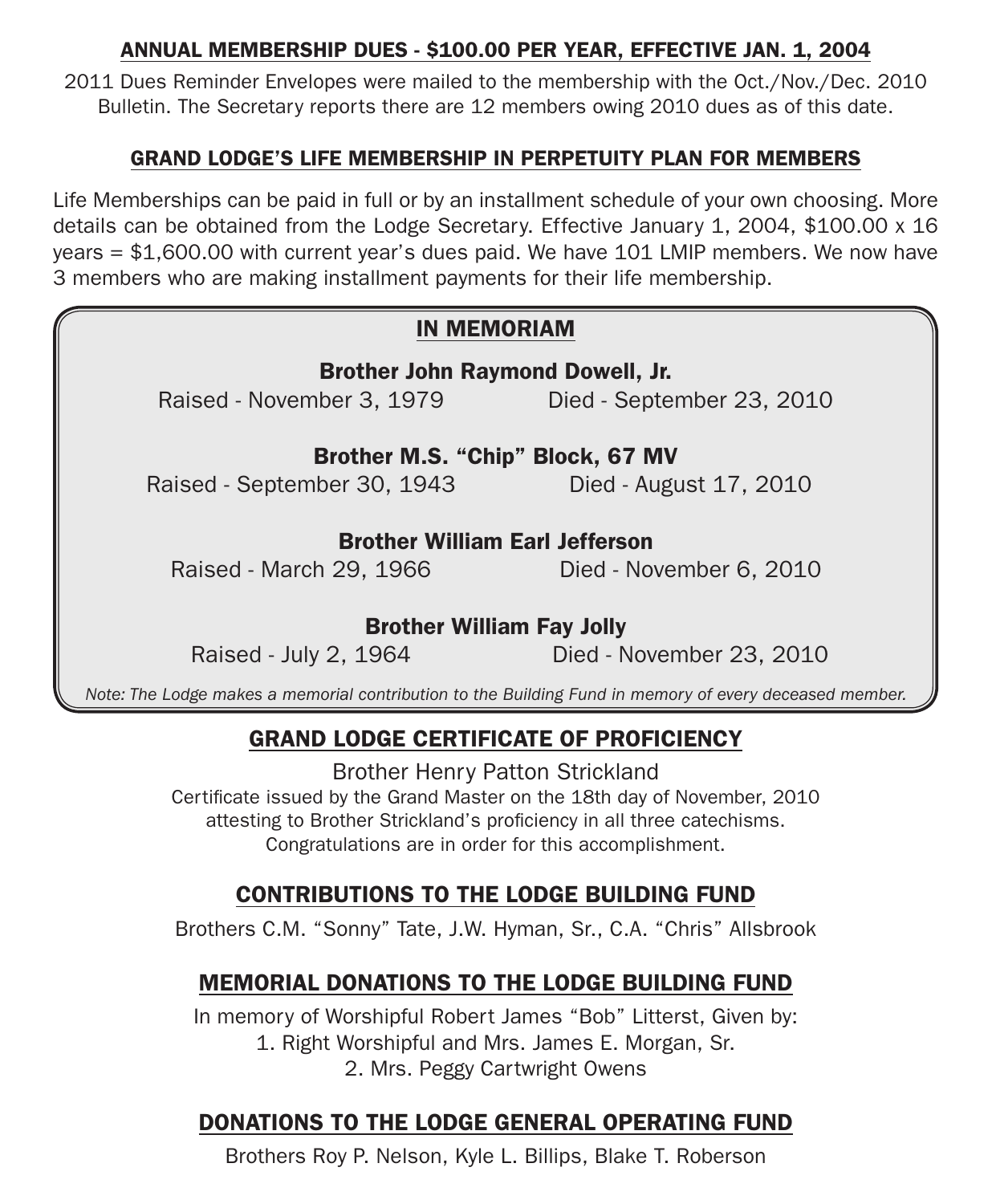#### PRESENTATION OF MASONIC SERVICE AWARDS

to be presented

Brother Almer S. Atwood, Sr. Raised - March 30, 1961 March 10, 2011

#### 60 Year Service Award

Brother Harvey Earl Spiers, Jr. Raised - March 1, 1951 March 10, 2011

### DONATIONS to the Lodge scholarship fund

Brothers B. L. "Bud" Williams, Jr., L. James Lindly

#### MEMORIAL DONATIONS to the Lodge scholarship fund

In memory of Worshipful Robert James "Bob" Litterst, Given by: 1. Worshipful and Mrs. Charles R. "Bobby" Jefferson 2. Brother and Mrs. Fred L. Younger, Sr., PDDGM 3. Victory Chapter No. 16, OES 4. Mr. and Mrs. Dale B. Daniels 5. Mrs. Kathy Lillard 6. Brother Kenneth F. Potts

# NEW MEMBERS

Brother Kyle Lee Billips - Raised - November 27, 2010

Brother Blake Thomas Roberson - Raised - November 27, 2010

### WITH THE SICK

Please report all sick Brethren and/or family members to the Sick Committee Chairman, Wor. Elmer E. Walters, Sr., (757) 547-3484 or any Lodge Officer. See front cover of Lodge's Trestleboard for telephone numbers of Lodge Officers.

Brother W.C. "Bill" Meiggs, Jr., 50 MV

Brother Wiley J. Wilson, Jr.

Brother Randolph W. Pritchard

Brother Gene C. Walters, Lmip

Brother Gary E. White, Sr.

Brother Dr. Jack H. Phillabaum

Brother Frank Forbes, Jr., 60 MV Brother Erskine C. White, 60 MV Brother A.S. Atwood, Sr. Brother Gerald V. Cox Brother Ralph M. Greenwood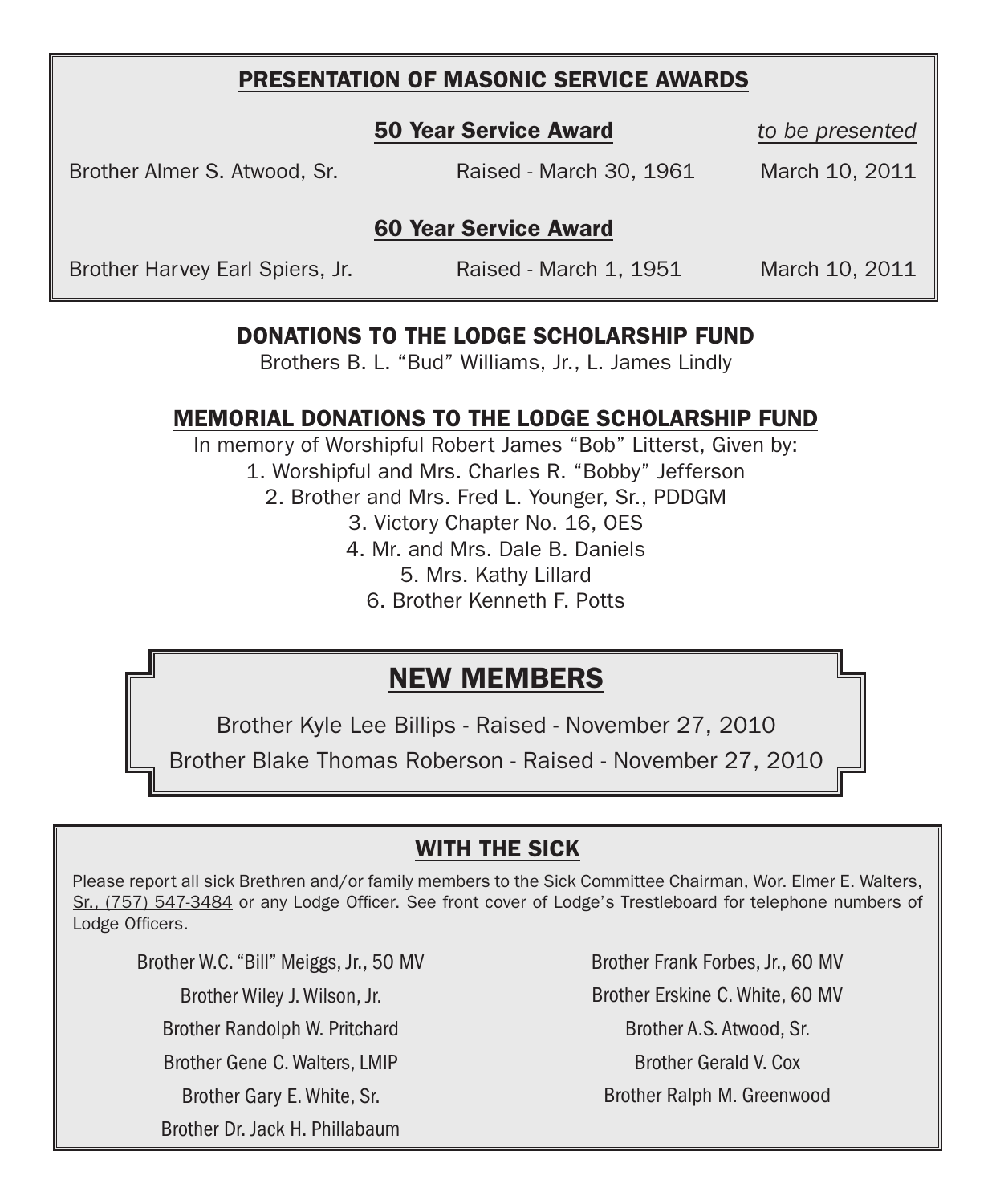# 137TH YEAR JANUARY / FEBRUARY / MARCH 2011 VOL. 38, NO. 1 SCHEDULE OF EVENTS / MEETINGS DATES

#### Please Note: Some events are subject to change, please visit the Lodge web site at www.lakedrummond178.org for an up to date listing of events.

| Mon          | Jan | 3            | Bethel #11, Job's Daughters, 7:00 PM @ Lake Drummond                                                                             |
|--------------|-----|--------------|----------------------------------------------------------------------------------------------------------------------------------|
| Tues         | Jan | 4            | South Norfolk #339 Stated, 7:30 PM, Dinner 6:30 PM                                                                               |
| <b>Thurs</b> | Jan | 6            | Lake Drummond Work Night, 7:00 PM, Refreshments 6:00 PM<br>Berkley #167 Stated, 7:30 PM, Dinner 6:30 PM                          |
| Mon          | Jan | 10           | Victory Chapter #16, OES Stated, 7:30 PM @ Lake Drummond                                                                         |
| Tues         | Jan | 11           | Doric #44 Stated, 7:30 PM, Dinner 6:30 PM                                                                                        |
| <b>Thurs</b> | Jan | 13           | Lake Drummond Stated Communication, 7:00 PM, Dinner 6:00 PM                                                                      |
| Mon          | Jan | 17           | Bethel #11, Job's Daughters, 7:00 PM @ Lake Drummond                                                                             |
| Tues         | Jan | 18           | Indian River #252 Stated, 7:30 PM, Dinner 6:30 PM                                                                                |
| <b>Thurs</b> | Jan | 20           | Lake Drummond Work Night, 7:00 PM, Refreshments 6:00 PM                                                                          |
| Mon          | Jan | 24           | Victory Chapter #16 OES Stated, 7:30 PM @ Lake Drummond                                                                          |
| Tues         | Jan | 25           | Cradock Chapter #72 Stated, 7:30 PM, Covered Dish Dinner 6:30 PM                                                                 |
| Wed          | Jan | 26           | Great Bridge #257 Stated, 7:30 PM, Dinner 6:30 PM                                                                                |
| <b>Thurs</b> | Jan | 27           | Lake Drummond Work Night, 7:00 PM, Refreshments 6:00 PM                                                                          |
| Tues         | Feb | $\mathbf{1}$ | South Norfolk #339 Stated, 7:30 PM, Dinner 6:30 PM<br>Official Visit of District Deputy Grand Master, Rt. Wor. Steven W. McGowan |
| <b>Thurs</b> | Feb | 3            | Lake Drummond Work Night, 7:00 PM, Refreshments 6:00 PM                                                                          |
|              |     |              | Berkley #167 Stated, 7:30 PM, Dinner 6:30 PM<br>Official Visit of District Deputy Grand Master, Rt. Wor. Steven W. McGowan       |
| Mon          | Feb | 7            | Bethel #11, Job's Daughters, 7:00 PM @ Lake Drummond                                                                             |
| Tues         | Feb | 8            | Doric #44 Stated, 7:30 PM, Dinner 6:30 PM                                                                                        |
| <b>Thurs</b> | Feb | 10           | Lake Drummond Stated Communication, 7:00 PM, Dinner 6:00 PM<br>Speaker - Wor. Jerry M. Walters                                   |
| Sat          | Feb | 12           | Victory Chapter No. 16 OeS, Membership Banquet, 6:00 PM @ Lake Drummond                                                          |
| Mon          | Feb | 14           | Victory Chapter #16 OES Stated, 7:30 PM @ Lake Drummond                                                                          |
| Tues         | Feb | 15           | Indian River #252 Stated, 7:30 PM, Dinner 6:30 PM<br><b>Official Visit of District Deputy Grand Master</b>                       |
| <b>Thurs</b> | Feb | 17           | Lake Drummond Work Night, 7:00 PM, Refreshments 6:00 PM                                                                          |
| Mon          | Feb | 21           | Bethel #11, Job's Daughters, 7:00 PM @ Lake Drummond                                                                             |
| <b>Tues</b>  | Feb | 22           | Cradock Chapter #72 Stated, 7:30 PM, Covered Dish Dinner 6:30 PM                                                                 |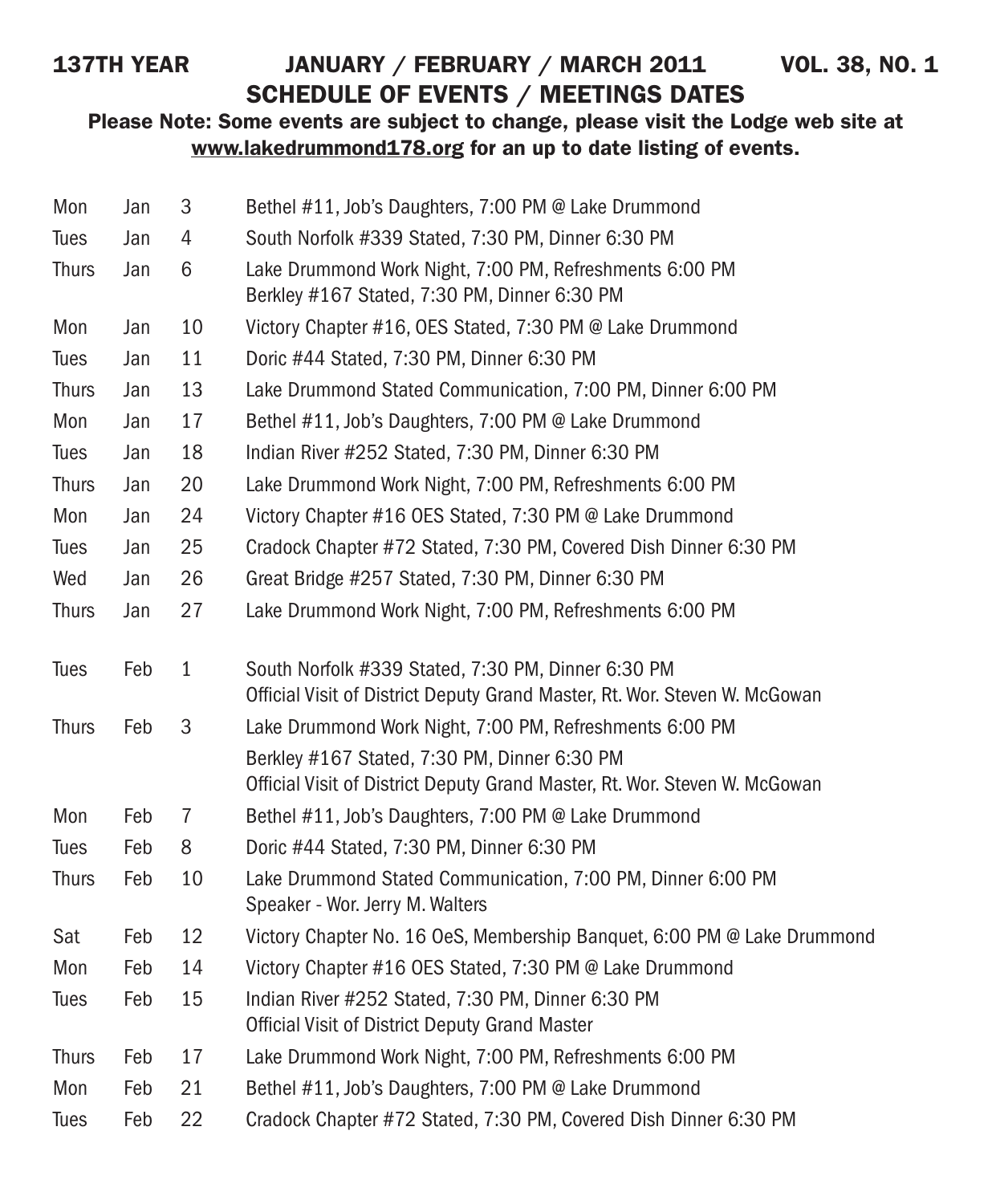| Wed          | Feb | 23           | Great Bridge #257 Stated, 7:30 PM, Dinner 6:30 PM<br>Official Visit of District Deputy Grand Master, Rt. Wor. Steven W. McGowan           |
|--------------|-----|--------------|-------------------------------------------------------------------------------------------------------------------------------------------|
| <b>Thurs</b> | Feb | 24           | Lake Drummond Work Night, 7:00 PM, Refreshments 6:00 PM                                                                                   |
| Sat          | Feb | 26           | Division Leadership Conference at Newport News Scottish Rite, 8:30 AM                                                                     |
| Mon          | Feb | 28           | Victory Chapter #16 OES Stated, 7:30 PM @ Lake Drummond                                                                                   |
| <b>Tues</b>  | Mar | $\mathbf{1}$ | South Norfolk #339 Annual Stated, 7:30 PM, Dinner 6:30 PM<br>Official Visit of Grand Master, Most Wor. John Mason Chambliss, Jr.          |
| <b>Thurs</b> | Mar | 3            | Lake Drummond Work Night, 7:00 PM, Refreshments 6:00 PM<br>Berkley #167 Stated, 7:30 PM, Dinner 6:30 PM                                   |
| Sat          | Mar | 5            | Allied Masonic Degrees Council No. 155, 7:30 PM                                                                                           |
| Mon          | Mar | 7            | Bethel #11, Job's Daughters, 7:00 PM @ Lake Drummond                                                                                      |
| <b>Tues</b>  | Mar | 8            | Doric #44 Stated, 7:30 PM, Dinner 6:30 PM<br>Official Visit of District Deputy Grand Master, Rt. Wor. Steven W. McGowan                   |
| <b>Thurs</b> | Mar | 10           | Lake Drummond Stated Communication, 7:00 PM, Dinner 6:00 PM<br>Official Visit of District Deputy Grand Master, Rt. Wor. Steven W. McGowan |
| Mon          | Mar | 14           | Victory Chapter #16, OES Stated, Election of Officers, 7:30 PM @ Lake Drummond                                                            |
| Tues         | Mar | 15           | Indian River #252 Stated, 7:30 PM, Dinner 6:30 PM                                                                                         |
| <b>Thurs</b> | Mar | 17           | Lake Drummond Work Night, 7:00 PM, Refreshments 6:00 PM                                                                                   |
| Mon          | Mar | 21           | Bethel #11, Job's Daughters, 7:00 PM @ Lake Drummond                                                                                      |
| Tues         | Mar | 22           | Cradock Chapter #72 Stated, 7:30 PM, Covered Dish Dinner 6:30 PM                                                                          |
| Wed          | Mar | 23           | Great Bridge #257 Stated, 7:30 PM, Dinner 6:30 PM                                                                                         |
| <b>Thurs</b> | Mar | 24           | Lake Drummond Work Night, 7:00 PM, Refreshments 6:00 PM                                                                                   |
| Fri          | Mar | 25           | Victory Chapter #16, OES Installation of Officers<br>(open meeting), 7:30 PM @ Lake Drummond                                              |
| <b>Thurs</b> | Mar | 31           | Lake Drummond Family Night Covered Dish Dinner, 7:00 PM<br>Open to all lodge members and their families                                   |

\*The Rt. Wor. Robert Reardon, 36th District, Ritual School is Dark the Months of July, August and December and will meet every Monday, 7:00 pm at Indian River No. 252, thereafter

MEETING HOURS:

Lodge - 7:00 PM • R. A. Chapter - 7:30 PM • Victory Chapter - 7:30 PM • Job's Daughters - 7:00 PM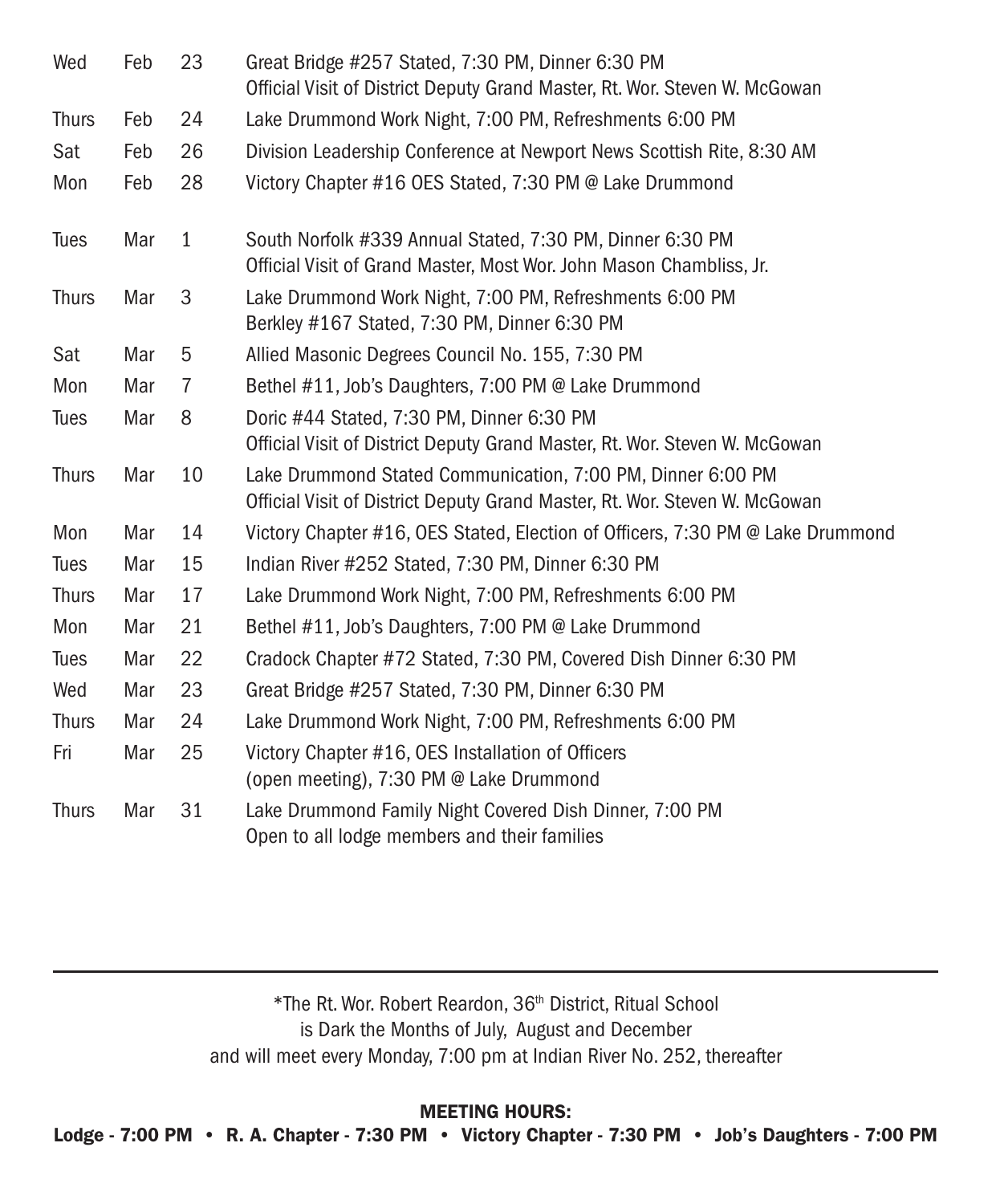# SECRETARY'S REPORT ON Fall fish fry fund raiser - september 25, 2010

| <b>TOTAL RECEIPTS</b> | \$5884.75 |
|-----------------------|-----------|
| <b>TOTAL EXPENSES</b> | \$2447.46 |
| NET PROFIT            | \$3437.29 |

AS PER STANDING RESOLUTION ADOPTED NOVEMBER 13, 2003 THE PROFITS WILL BE DIVIDED:

GENERAL OPERATING FUND TWO-THIRDS OF PROFITS - \$2,302.98

BUILDING AND MAINTENANCE FUND ONE-THIRD OF PROFITS - \$1,134.31

TOTAL MEALS SERVED 560

# APPLICATIONS FOR LAKE DRUMMOND'S 2011 SCHOLARSHIP AWARDS **DATE DUE - APRIL 1, 2011**

On the recommendation of the scholarship Committee and with the approval of the Worshipful Master and officers of Lake Drummond Lodge, the deadline for receiving applications had been June 1. The change was made primarily to enable the recipient of the scholarship to have their name printed in the graduation program as having received a scholarship from Lake Drummond Lodge No. 178. Also, the change in date will enable the committee to make a decision in a timely manner. This will ensure that the recipient can be recognized in lodge with his/her parents before they have left for college. Nothing else has changed. The application form is available form the Lodge Secretary or from Worshipful Ray Lowery, Chairman of the Scholarship Committee.

OUR NEW WEBSITE! *Please visit us at*  www.lakedrummond178.org

Any brethren wishing to receive this communication via email please contact Bro. Sonny Tate at sonnytate@sonnytate.com